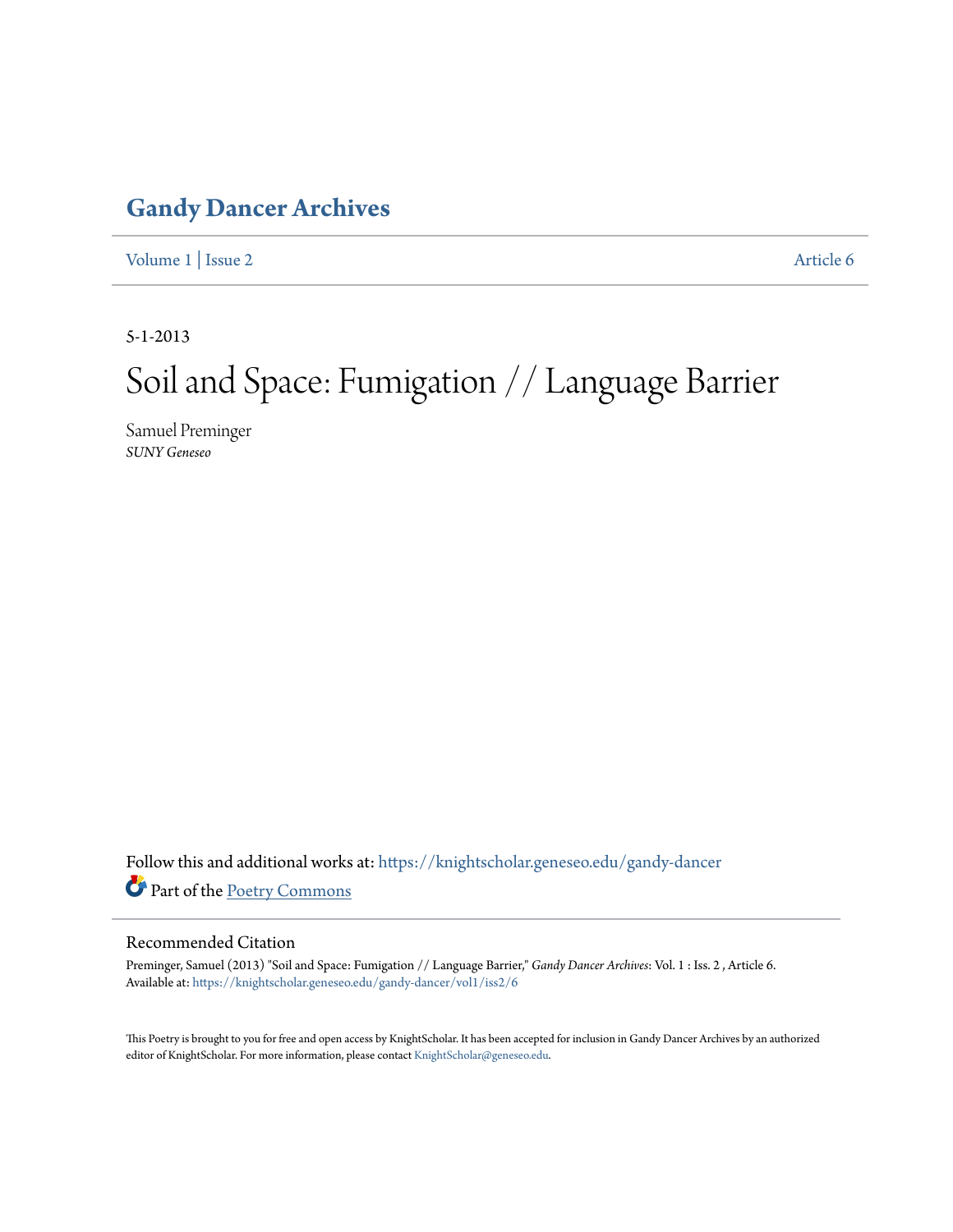# **Soil and Space: Fumigation**

There's a metaphor in her house, been lurking round for weeks

from the mailbox, rattling, stolen as a teakettle, her useless and meaningful things,

fidget like runaways. she's setting traps, the wretched thought, bidding it leave

on its own, yet there again, stony glare of bookends, a knotty bedpost beside her ear asleep.

she sweeps it out in so many seeds of ash, burns the diary, jimmied with a hairpin, wishes goodnight

the softshoe of worrisome mice, rests her head to find so many feathers needling the pillowcase through

where she's sewn her maybes, her one day myths, lonely as catkins on willow.